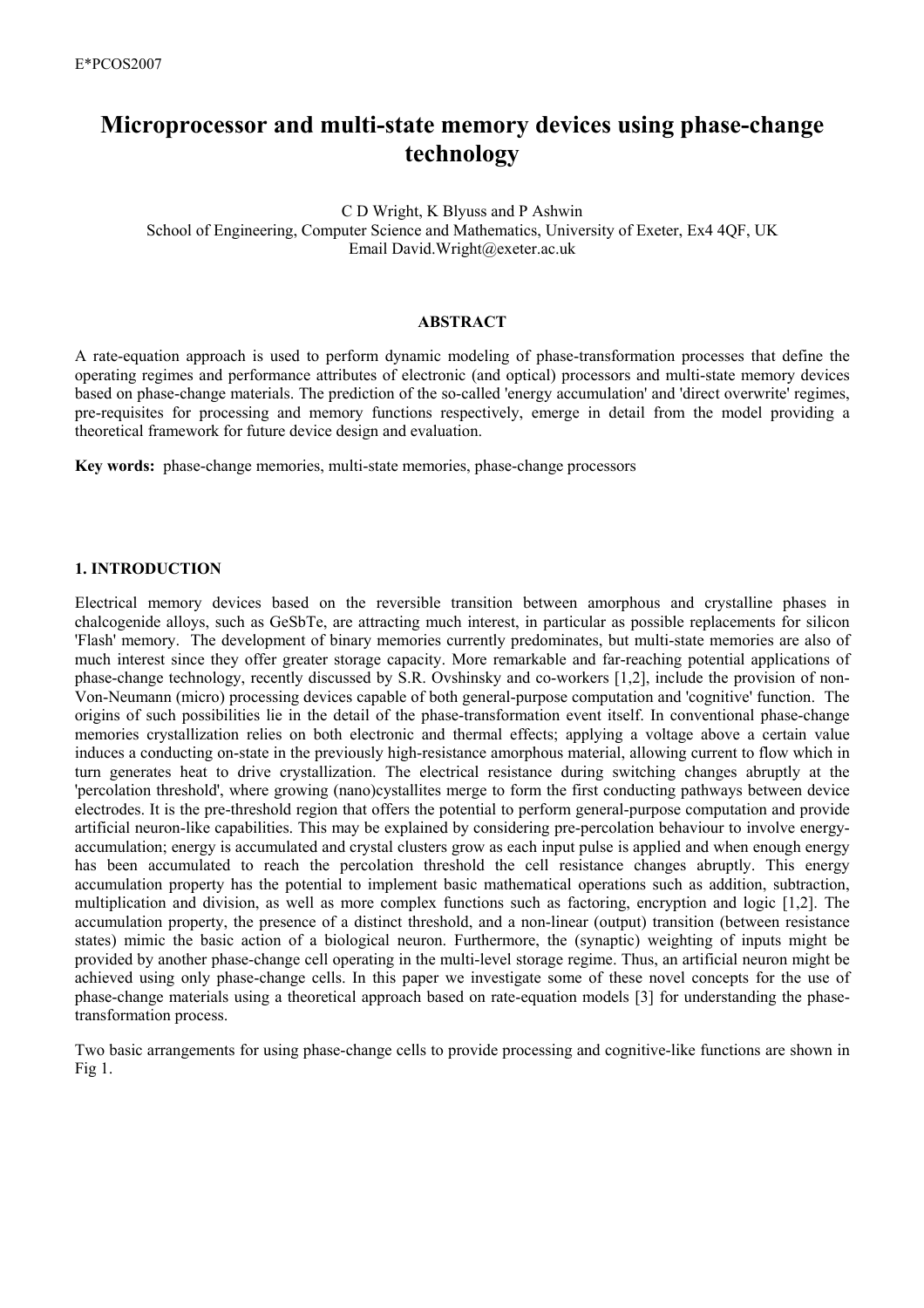

**Figure 1:** The basic arrangements for providing processing (top) and cognitive-like (bottom) functions using phasechange technology

### **2. THE RATE-EQUATION MODEL**

Several methods have been used over the years to model the process of crystallization in phase-change alloys, such as the Johnson-Mehl-Avrami-Kolmogorov model (JMAK). Unfortunately many of the assumptions on which JMAK is based are violated in real switching events in phase-change devices. Furthermore JMAK cannot distinguish materials with the same crystallized fraction but different crystallite size distributions, and this is important to predict the dynamical progress of the complex anneals necessary for multi-state memories and phase-change processors. Another common approach is based on separable nucleation and growth models, often used to examine optical phase-change recording [4]. However, such approaches deal only with crystal clusters at or above the critical (stable) size, whereas sub-critical clusters are also likely to play a significant role in the nanoscale dynamic behavior of future devices. An attractive, physically plausible, alternative to these more established methods is the master-equation approach that models the evolution of the crystal cluster size distribution during the entire phase-transformation process [3,5]. Using rate equations, the frequencies of attachment and detachment of material 'monomers' representing unit changes in crystal cluster sizes can be determined.

The basis of the rate-equation approach is determination of the distribution function,  $Z(n, t)$ , representing the density of crystal clusters of size n (monomers) at moment t. Changes in the crystal cluster sizes occur when 'monomers' are attached to or detached from existing clusters. In all the simulations presented here a discrete version of the masterequation has been used for which the temporal evolution of the cluster density Z is given by [3]

$$
\frac{\partial Z(n,t)}{\partial t} = g(n-1,t,T)Z(n-1,t) + d(n+1,t,T)Z(n+1,t) - g(n,t,T)Z(n,t) - d(n,t,T)Z(n,t)
$$
 (1)

where  $g(n, t, T)$  and  $d(n, t, T)$  are, respectively, the rates of attachment to and detachment from a crystal cluster of size n units (monomers) and depend strongly on temperature (primarily via (i) Boltzmann factors defined in terms of Gibbs free energy differences between cluster sizes *n* and *n+1* and (ii) a jump frequency at the crystal/amorphous interface). More complete details of the model can be found elsewhere [3,5], and a diagrammatic representation of the processes modelled by the rate-equation approach can be seen in Fig. 2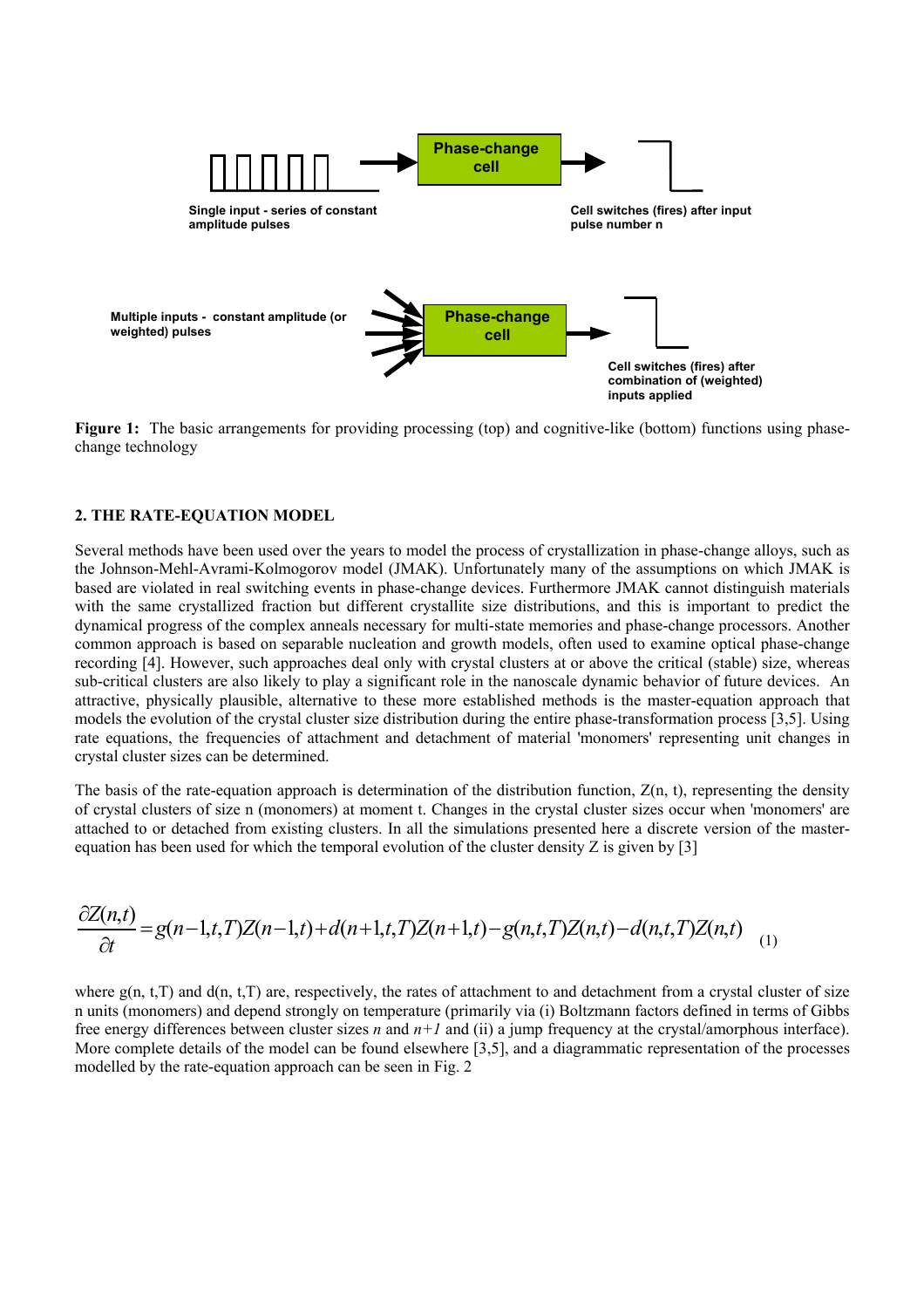

**Figure 2:** Schematic of the rate-equation approach. Monomers, or unit-cells, of  $Ge_2Sb_2Te_5$  in this case, can add together to form crystallites. Monomers may attach or detach from crystal units of size n to form crystal units of size (n+1) or (n-1). In this way crystals may grow or shrink. The rate equation approach model contains nucleation, growth and dissociation as inherent processes.

## **3. RESULTS & DISCUSSION**

We have used the rate-equation model to investigate the use of a phase-change cell as both a processor and a multistate memory [6]. Figure 3 shows the case for an initially amorphous  $Ge_2Sb_2Te_5$  cell (all monomers) subject to successive heat pulses (each pulse set the temperature in the cell to  $350^{\circ}$ C for 50 ns with pulses 1 µs apart). The cell was reset by the tenth pulse into the amorphous state. The figure reveals a monotonically increasing crystallized fraction with increasing number of pulses. The number of monomers (not shown) decreases monotonically while the number of dimers (n=2) and multimers (n =  $n_{max}$ ) increases monotonically. The phase-change cell is effectively accumulating energy with each pulse and crystal clusters grow in size and number as the anneal progresses. Each particular crystallized fraction in the annealing cycle corresponds to a particular cell resistance in a real device and so by monitoring the cell resistance a decimal counter/adder, or more general purpose processor, could easily be obtained.

Next, we explore the so-called 'direct overwrite' or 'multi-state' storage regime. Figure 4 shows the results of simulations together with details of temperature variation during the anneal. For relatively low temperature anneals the crystalline fraction is 'remembered' from the previous step and we are in the energy accumulation regime, while for higher temperatures the crystalline fraction moves repeatably within the space of one pulse directly to a given state. In this latter so-called multi-state or direct-overwrite regime, the final crystallized fraction is independent of the initial state and depends only on the annealing pulse duration and amplitude (temperature), yielding a controllable multi-state memory.

Simulations of cognitive-like behaviour are currently being conducted, and results will be presented soon.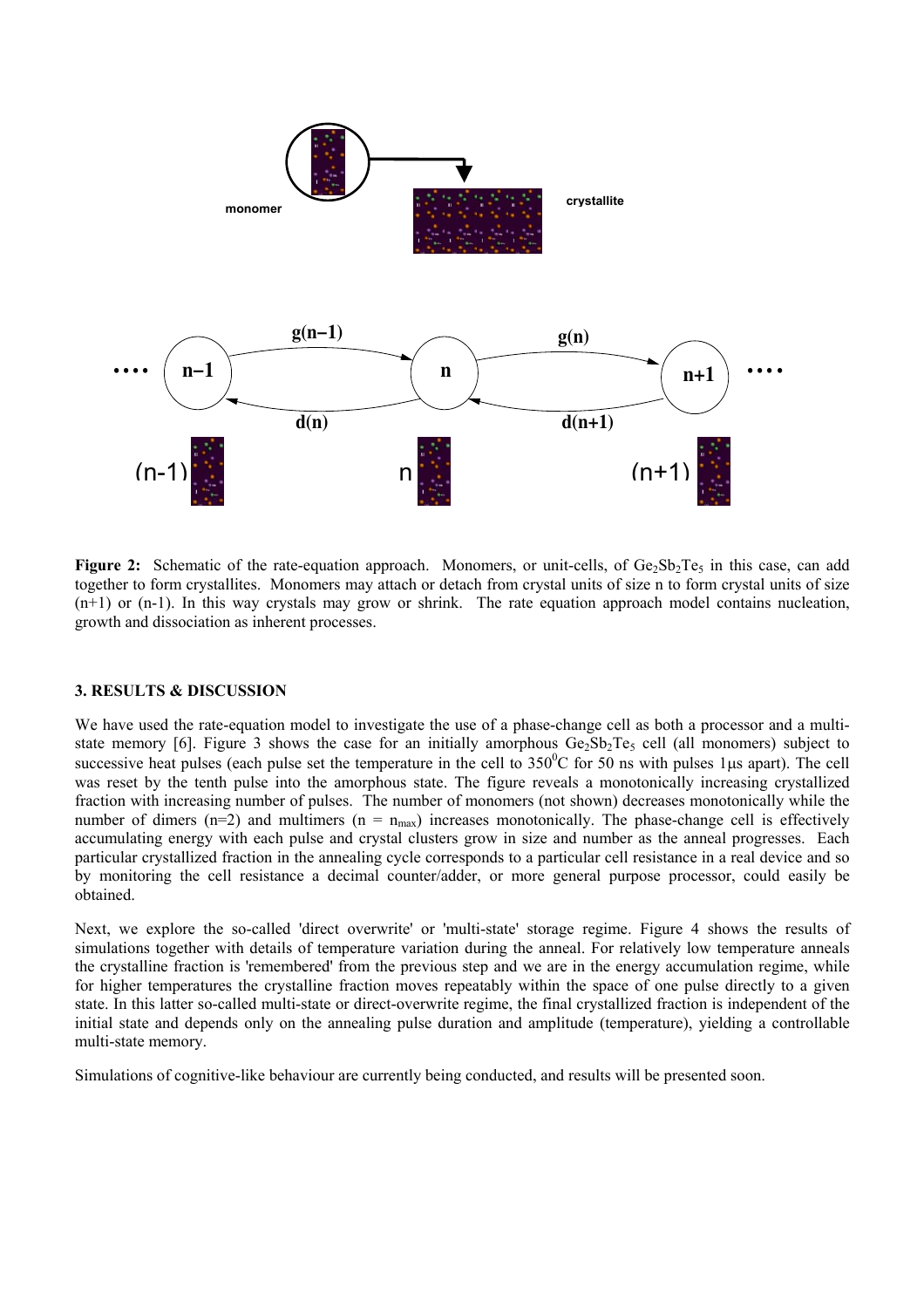

**Figure 3:** Crystallized fraction F (i.e. sum of  $Z(n)$  from  $n = 2$  to  $n = n_{max}$ ) (solid), density of dimers  $Z(2)$  (dashed) and density of multimers  $Z(n_{max})$  (dash-dot) for an anneal cycle comprising successive 350  ${}^{0}C$ , 50ns pulses at 1 $\mu$ s intervals, followed by a reset pulse.



**Figure 4:** The crystalline fraction (top) as a function of time during an anneal comprising 100 ns pulses at  $350^{\circ}$ C (4) pulses),  $550^{\circ}$ C (2 pulses),  $570^{\circ}$ C (2 pulses) and  $610^{\circ}$ C (2 pulses).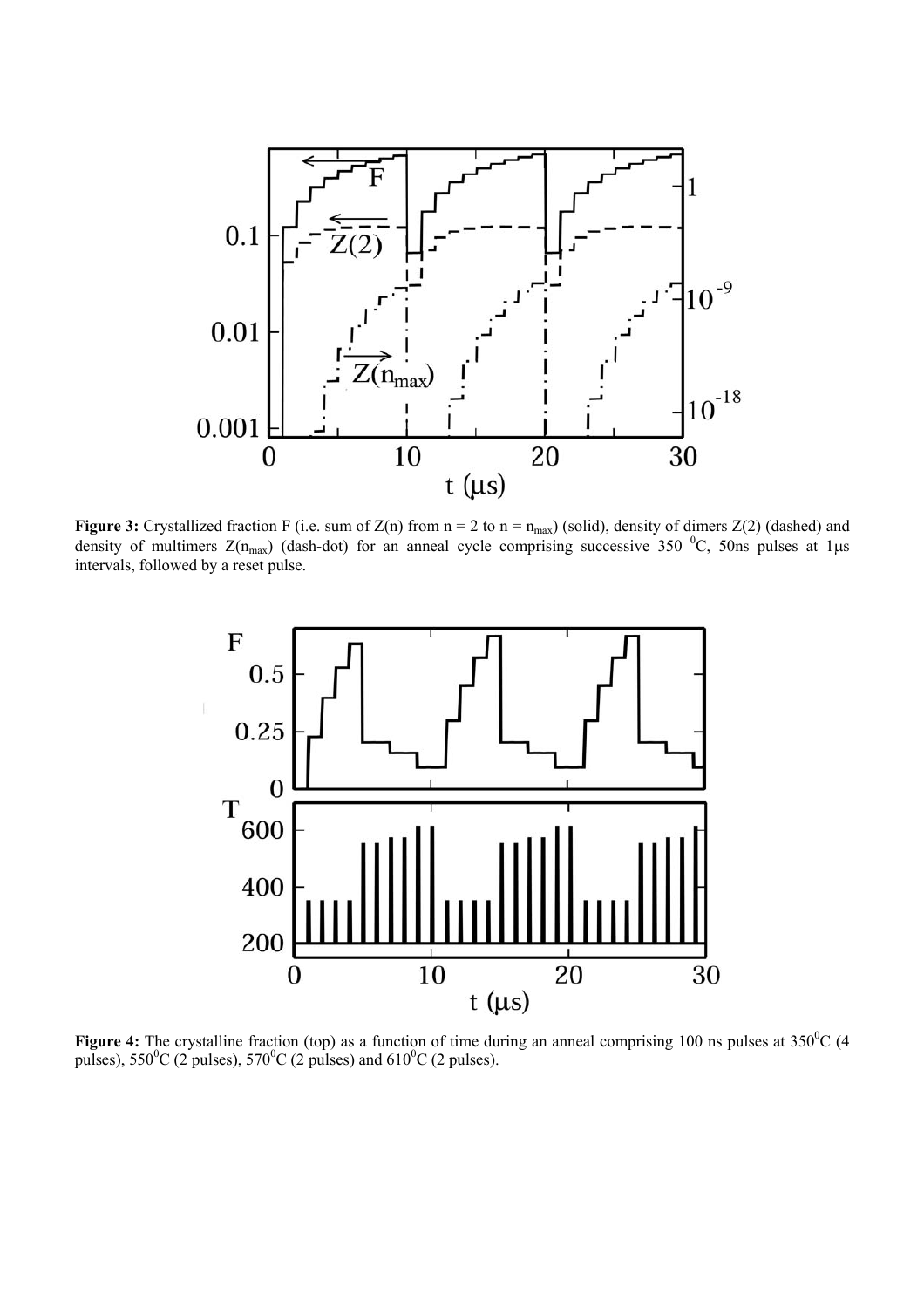## **4. CONCLUSION**

Phase change technology is now well-known for its applications in optical storage and is increasingly of interest as an alternative to CMOS-based Flash memory. Phase-change technology may also have some intriguing applications beyond simple binary memories, as discussed by S.R.Ovshinsky at previous EPCOS conferences and elsewhere. Such applications include non-Von-Neumann (micro) processing, multi-state memory and even cognitive-like functions. In this paper we have presented a modelling approach to understanding some of these new and interesting uses of phasechange materials and systems.

# **REFERENCES**

- [1] S.R. Ovshinsky and B. Pashmakov*, MRS Proceedings,* **803**, 49 (2004).
- [2] S.R. Ovshinsky, *Jpn J Appl Phys*, **43**, 7B, 4695 (2004).
- [3] S. Senkader and C.D. Wright, *J. Appl. Phys.* **95**, 504 (2004).
- [4] B. Hyot, V. Gehanno, B.Rolland, A. Fargeix, C. Vannufel, F. Charlet, B. Bechevet, J.M. Bruneau and J.P. Desre, *J. Magn. Soc. Jpn*., **25**, 414 (2001)
- [5] K.B. Blyuss, P. Ashwin, A.P. Bassom and C.D. Wright, *Phys. Rev. E*, **72**, 011607 (2005).
- [6] C.D.Wright, K. Blyuss and P. Ashwin, *Applied Physics Letters*, **90**, 063113, (2007)